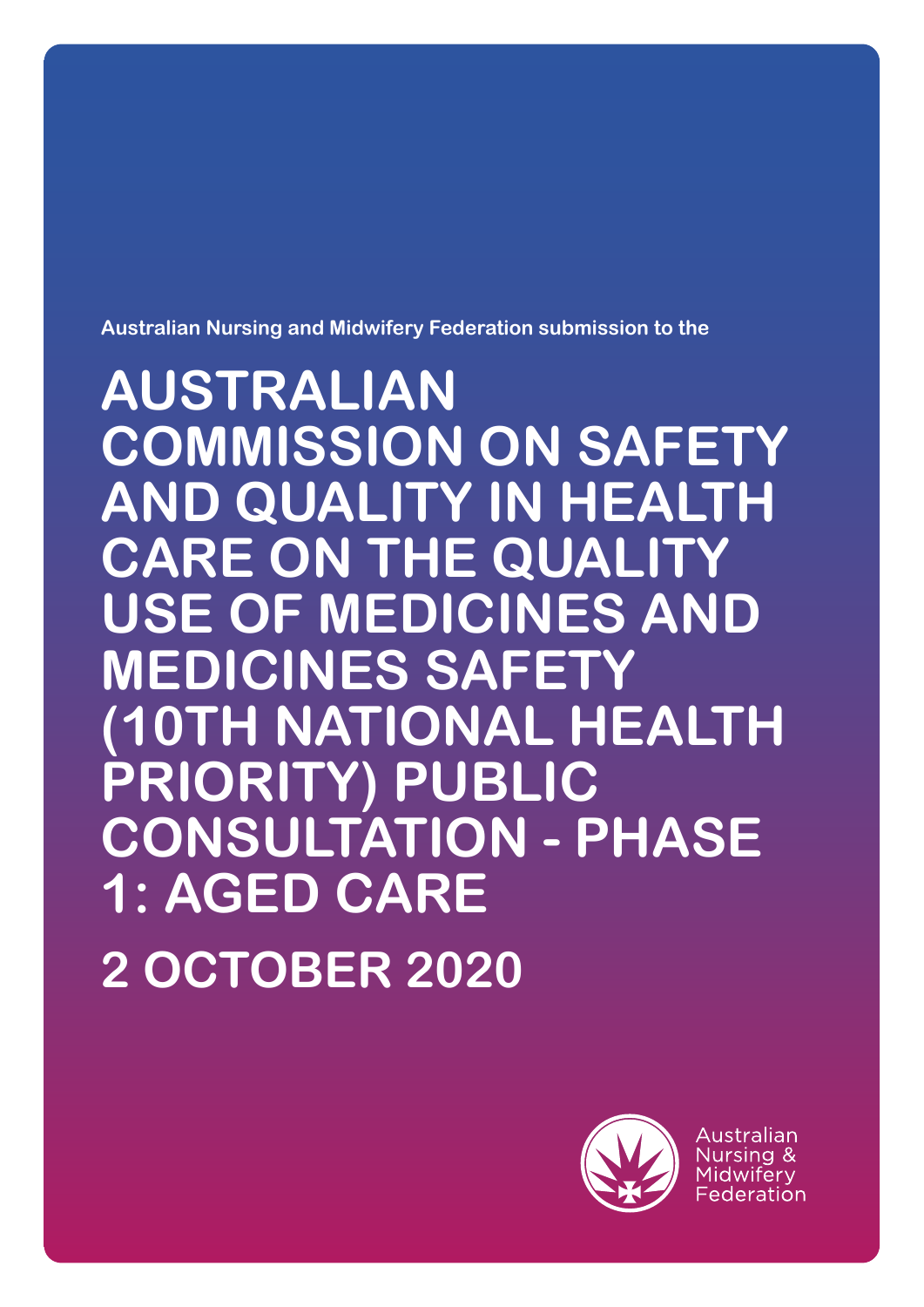

Australian Nursing and Midwifery Federation / **AQSQHC consultation on Quality Use of Medicines and Medicines Safety**

**Annie Butler Federal Secretary**

**Lori-anne Sharp Assistant Federal Secretary**

**Australian Nursing and Midwifery Federation Level 1, 365 Queen Street, Melbourne VIC 3000 T: 03 9602 8500 F: 03 9602 8567 E: anmffederal@anmf.org.au W: www.anmf.org.au**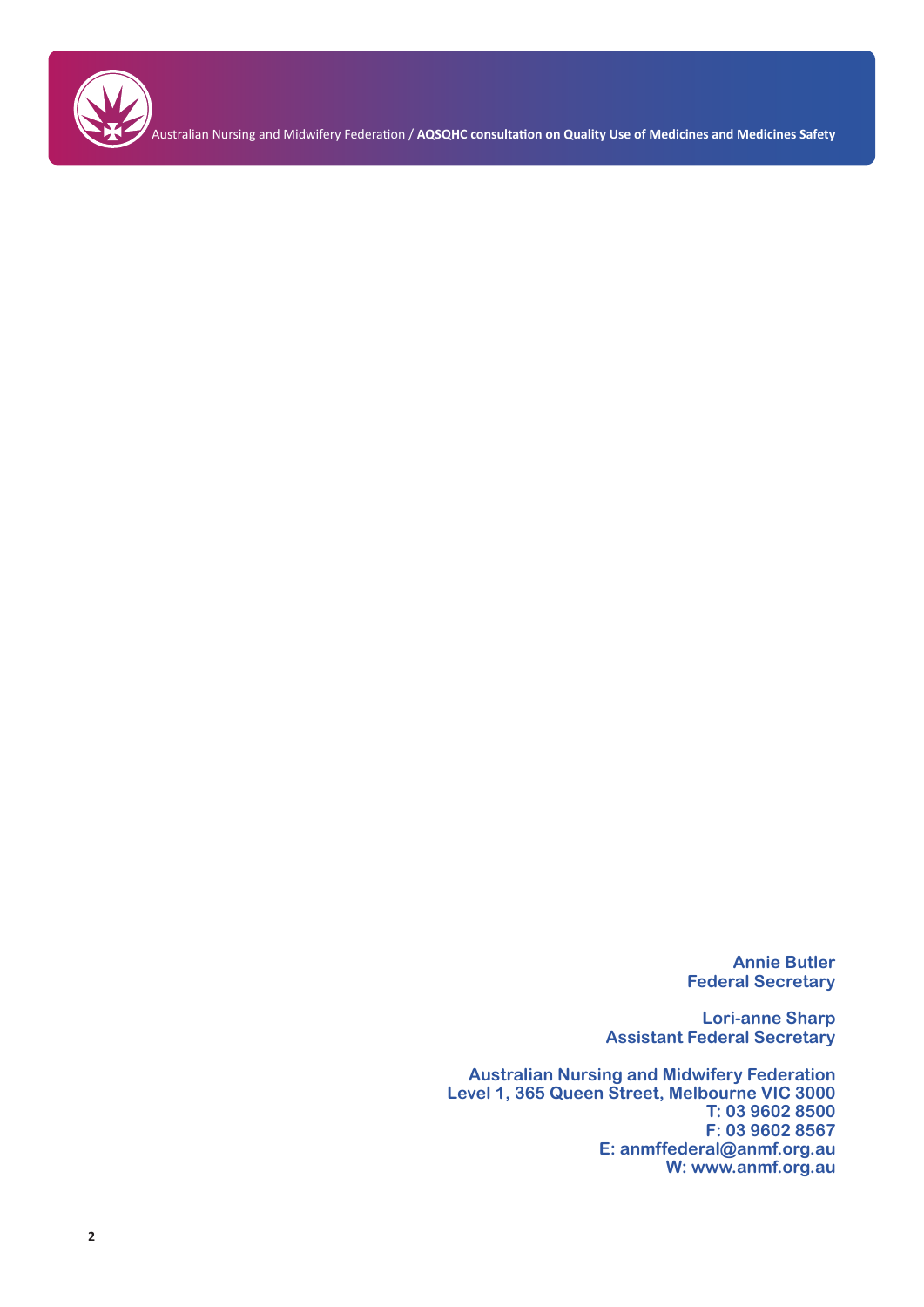

# **INTRODUCTION**

The Australian Nursing and Midwifery Federation (ANMF) is Australia's largest national union and professional nursing and midwifery organisation. In collaboration with the ANMF's eight state and territory branches, we represent the professional, industrial and political interests of more than 295,000 nurses, midwives and carers across the country.

Our members work in the public and private health, aged care and disability sectors across a wide variety of urban, rural and remote locations. We work with them to improve their ability to deliver safe and best practice care in each and every one of these settings, fulfil their professional goals and achieve a healthy work/life balance.

Our strong and growing membership and integrated role as both a professional and industrial organisation provide us with a complete understanding of all aspects of the nursing and midwifery professions and see us uniquely placed to defend and advance our professions.

Through our work with members we aim to strengthen the contribution of nursing and midwifery to improving Australia's health and aged care systems, and the health of our national and global communities.

With regard to care of older people, ANMF members work across all settings in which aged care is delivered, including over 40,000 members who are currently employed directly in the aged care sector. Many more of our members are involved in the provision of health care for older persons who move across sectors (acute, residential, community and in-home care), depending on their health needs. Being at the forefront of aged care, and caring for older people over the twenty-four hour period in acute care, residential facilities and the community, our members are in a prime position to make clear recommendations to improve the care provided and enhance processes for access to that care.

The ANMF welcomes the opportunity to provide a response to the Australian Commission on Safety and Quality in Healthcare's public consultation on Quality Use of Medicines (QUM) and Medicine Safety - Phase 1: Aged care. We support the establishment of QUM and medicines safety as a national health priority area. With the focus on the areas of polypharmacy, use of antipsychotic medicines, and transitions of care between care settings, the discussion paper has provided a thorough, detailed and comprehensive review of current research addressing the issues relating to medicines related harm in aged care.

 The goal of any medicines service for older people should be to promote quality of life and support end of life care. While medicines make a significant contribution to the treatment of ill health, the prevention of disease, increasing life expectancy, and improving health outcomes, they also have the potential to cause harm.<sup>1</sup> As noted in the discussion paper's introduction, in addition to prescribing issues (i.e. errors related to dosing, medicines selection, indications for use, and interactions), there is potential for error and need for monitoring in the use of medicines, from dispensing, preparing, administering, and evaluating the effects of medicines. Nurses are the health care professionals who have the most sustained contact with residents, including all aspects of medicines use (both directly and in a supervisory role). This means our members are ideally placed to manage medicines for vulnerable older people, and improve systems and processes that address the issues of polypharmacy, use of antipsychotic medicines, and transitions of care.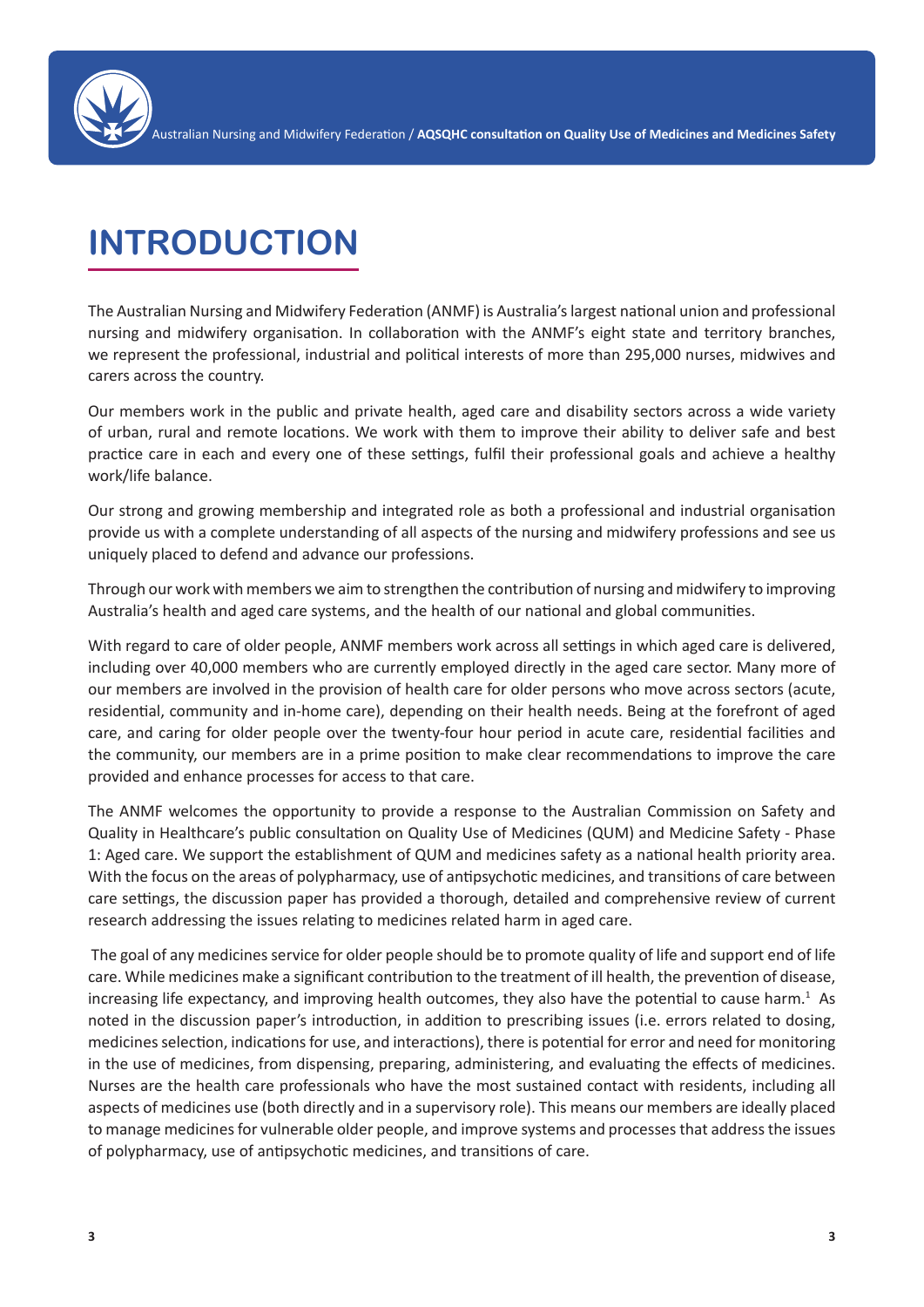

However, the number and skill mix of nursing home care staff is not federally regulated; in many facilities across the country, this has resulted in having too few registered and enrolled nurses to ensure the safe and appropriate administration of medicines, a contributing factor to the 98% of residents who have at least one problem related to medicines.<sup>2</sup> The nursing profession is united in calling for this issue to be addressed in order for our members to be able to deliver the level of skilled, qualified, timely care all people in Australia deserve.

QUM in aged care is contingent on there being an appropriate skill mix and, more specifically, an adequate number of registered nurses (RNs). RNs are the linchpin of quality and safety. They have a critical role in providing clinical nursing leadership and governance. This extends to supporting care staff in nursing homes, ensuring systems are in place to support QUM, undertaking comprehensive assessment of residents, and applying critical thinking to all matters which are relevant to the safe administration of medicines. This is particularly important in the case of polypharmacy and the increasingly complex health care needs of residents within the aged care setting. RNs delegate to, and supervise, enrolled nurses (ENs) and assistants in nursing (AINs). Enrolled nurses have a critical role in aged care but they are required by the Nursing and Midwifery Board of Australia (NMBA) to practice under the delegation and supervision of the RN at all times. Accordingly, it is vital that there are sufficient numbers of RNs to meet the regulatory requirements of delegation and supervision. These responsibilities are outlined in the NMBA *Registered nurse standards for practice<sup>3</sup>* , NMBA *Enrolled nurse standards for practice<sup>4</sup>* and NMBA *Decision-making framework5* .

Quality use of medicines in aged care is contingent on there being adequate staffing levels of RNs, ENs and AINs to meet the assessed care needs of residents.

This response will provide feedback on current initiatives provided by the ANMF to our nurse and AIN members that promote evidenced-based best practice with the aim of optimising the outcomes and wellbeing of older individuals. In addition, this submission will address systemic challenges faced by residents and staff in the aged care sector, including gaps and issues in current processes.

### **Question 1:**

#### **What is considered best practice for QUM and medicines safety in residential aged care in 2020? What works and should be done more? What doesn't work and should be done less?**

Current best practice includes the minimisation of risk and harm to older persons, ensuring optimal treatment is provided to address the complex comorbidities associated with older age, improving quality of life and optimising end of life care. When creating strategies that reduce complications associated with polypharmacy, overuse of antipsychotics, and transitions of care, adopting a consistent, person-centred approach to medicines management that can be implemented by qualified, skilled, expert health practitioners can reduce the incidence of medicines error and overprescribing, and facilitate treatments that are individualised.<sup>6</sup>

The ANMF strongly supports QUM within aged care; our *Quality Use of Medicines* position statement outlines to our members the importance of timely and affordable access to medicines for consumers, and the responsibility of nurses and midwives of adhering to medicines management best practice. This responsibility includes maintaining the knowledge and skills to utilise medicines appropriately, being aware of the risks and benefits of each medicine they supply and/or administer, and questioning whether the use of medicines is appropriate in individual cases through discussion and consultation with other health practitioners.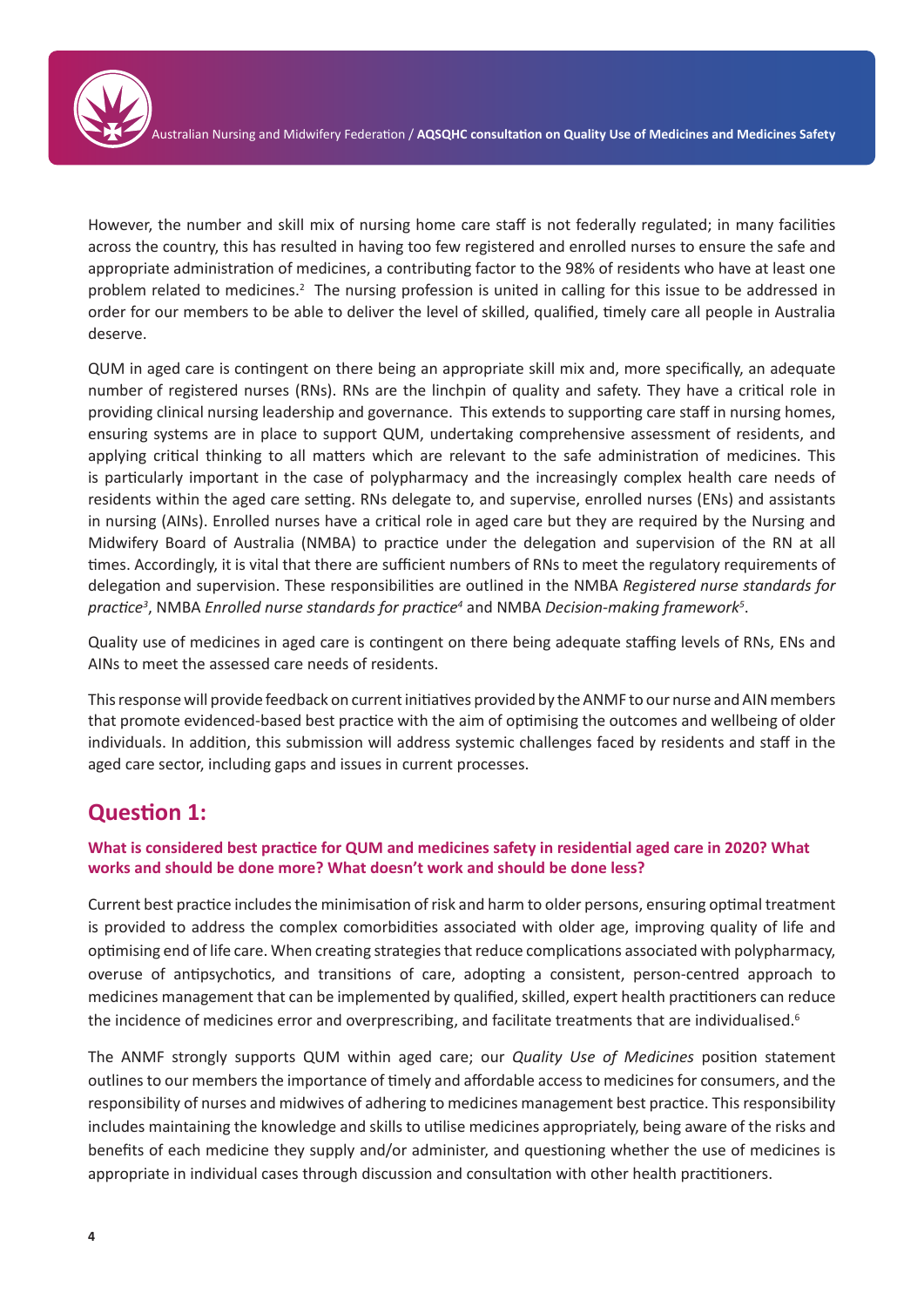

This Position Statement is supported by the ANMF's N*ursing Guidelines for the Management of Medicines*  in Aged Care,<sup>8</sup> which explicitly addresses the potential harms and risks associated with polypharmacy and excessive use of psychotropic agents in the aged care setting. It supports QUM by providing evidenced- based guidance on medicines safety through the provision of information regarding storage, appropriate prescribing, dispensing and supply, administration, disposal, documentation and evaluation of medicines.

#### **Supporting nurses including nurse practitioners**

Every person receiving aged care services is entitled to QUM through ongoing assessment by a health practitioner who is qualified to assess their clinical condition, which encompasses their physical, mental and socio-emotional status. The ANMF staunchly advocates for and strongly supports the role and scope of nurse practitioners (NPs), who are integral to improving access to evidence-based, safe, effective health and aged care. NPs are well placed to provide therapeutic interventions related to medicines within the aged care sector, including both independent prescribing and de-prescribing. NPs facilitate person-centred care, evaluate care provision, and enhance safety and quality within the health and aged care sectors.

In addition to prescribing, NPs provide comprehensive assessments that identify actual or potential issues, and discontinue medicines when they no longer serve their original purpose, or when the potential harm of continued administration outweighs the benefits. As referenced throughout the discussion paper, the benefits of de-prescribing are widely acknowledged; these include reduced adverse reactions, improved cognition, reduced falls, improved medicines adherence, and improved quality of life.<sup>9</sup>

NPs therefore have a vital role to play in contributing to the reduction of polypharmacy-related risks and adverse outcomes, a QUM national health priority area. However, despite this immense potential, there are very few appropriately-funded NP positions in aged care. While being able to provide a wide range of services, NPs are grossly underutilised in both health and aged care. Any strategy to improve QUM outcomes in nursing homes must therefore include pathways to support a substantial increase in the numbers of RNs enabled to undertake postgraduate study leading to NP endorsement. This requires funding for both preparation and for roles within the sector. The majority of the 2,017 NPs in Australia<sup>10</sup> are ANMF members, and the ANMF will continue to support the growth of this highly qualified and effective nursing workforce.

Support to enable QUM and medicines safety should also be extended to RNs and ENs employed in aged care. RNs have the necessary skills and education to assess the changing care needs of individuals, evaluate their response to medicines, and accurately communicate relevant information to the person, their family, and other members of their health care team. In this way, RNs provide a vital link between the person receiving aged care services and other health practitioners, particularly medical practitioners, pharmacists, ENs and allied health professionals. As previously stated, ENs must work under the direction and supervision of RNs, and practice within legislative and regulatory requirements to safely administer medicines.

As mentioned in the discussion paper, nurses are acknowledged as the key drivers to reduce sedative and antipsychotic use in older people who are experiencing cognitive decline, psychological distress, and/or exhibiting behaviours of concern. This is achieved through implementing individualised non-pharmacological interventions and strategies that have been demonstrated to successfully reduce disruptive and distressing symptoms of dementia.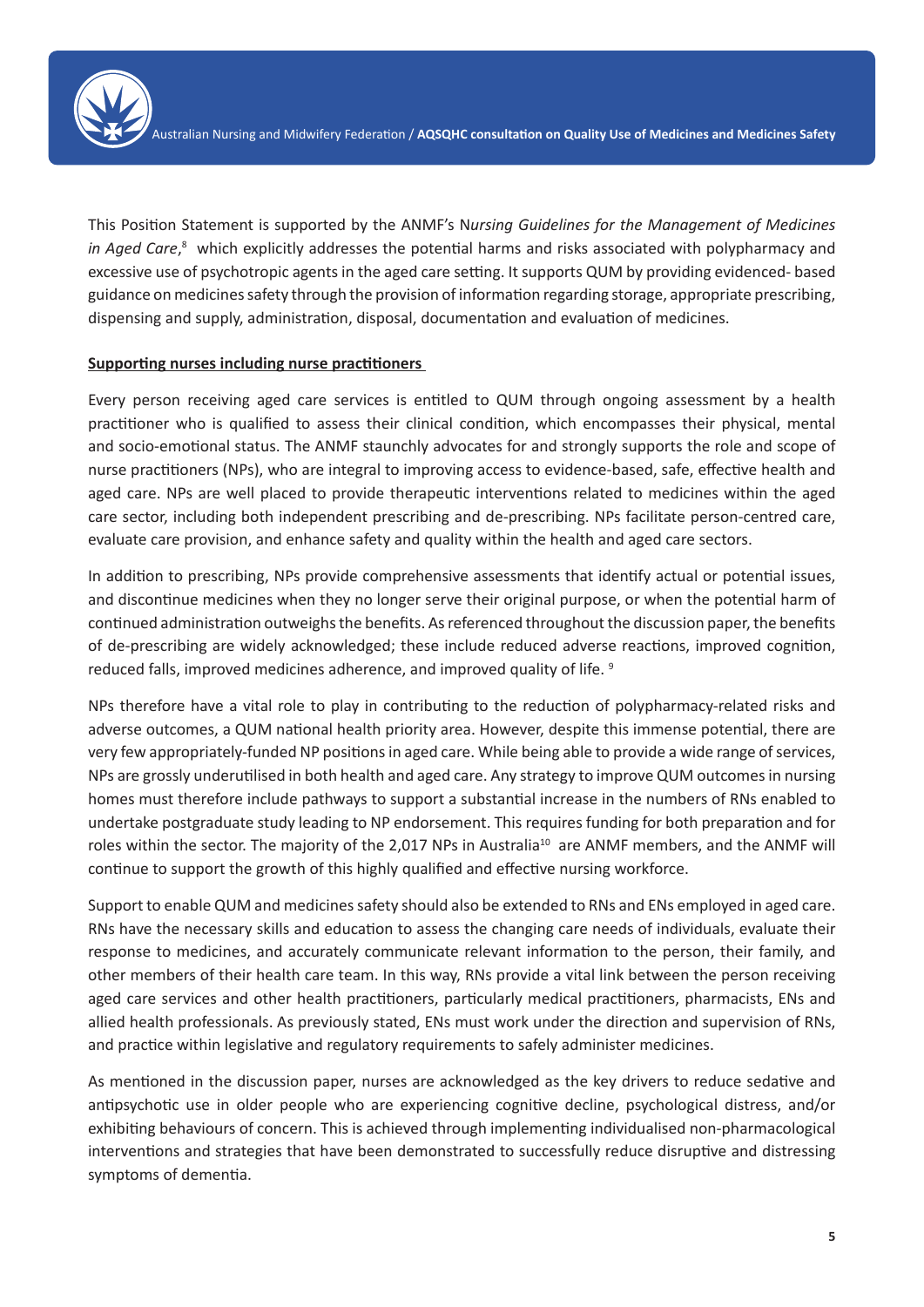Knowing the totality of a resident's health status allows for individualised management of behaviours.12 When caregivers understand the unique needs of individual residents, they can provide activities, routines and conversations that are meaningful for each person, in turn promoting a sense of normality, and preservation of the self. This kind of individualised, person-centred care is synonymous with best-practice, but requires consistency of care, particularly in older people, especially those with dementia, to determine the stimuli that trigger or exacerbate the unwanted symptoms, and/or the interventions that are most effective.

Facilitating this RN and EN knowledge and supporting nurses to do this work, which is the best practice response rather than sedative and antipsychotic medicines use, means addressing issues that allow sufficient time and disrupt continuity, including under-staffing, unbalanced skill mix, and reliance on a casualised workforce, all of which are common in the aged care sector.

#### **Education and Initiatives**

Across each of our state and territory Branches, the ANMF provides members with extensive educational opportunities that inform and enhance their practice. This strong focus on continuing professional development encompasses aged care-specific education, including QUM, as the sector comprises a significant portion of the health care system and workforce.

The Aged Care Training Room, run by ANMF's Federal Office, is an e-learning platform that includes medicines management learning activities underpinned by the aged care quality standards and informed by contemporary research. Through our libraries, and our subscription to online peer-reviewed portals such as Research Review Australia, members also have access to current literature that allows them to remain up to date with critical research relating to the aged care sector, and this area of clinical practice.

Our South Australian Branch is the Australian host of the Best Practice Spotlight Organisation, an RN-driven, Ontario-based program that assists health providers implement evidence-based best practice guidelines (BPGs) thereby reducing costs while improving patient and resident outcomes.<sup>13</sup> This program takes a leadership role in BPG development, implementation science and practice, and clinical and healthy work environment evaluation.

The program enables organisations and health systems to focus on patient care and clinical excellence, using the latest research to inform our members' practice and optimise outcomes. Within the program there are approximately 50 Clinical and Healthy Work Environment BPG's, many of which are relevant to the care of people living in nursing homes. Specifically, the transitions of care guideline provides evidencebased recommendations for nurses and other members of the interprofessional team who are assessing and managing people undergoing a care transition. This guideline focuses on assessment, planning, evaluation, education, and organisational policy, and highlights the importance of improved communication between clinicians, residents and across settings, medicines reconciliation, and co-ordination of care.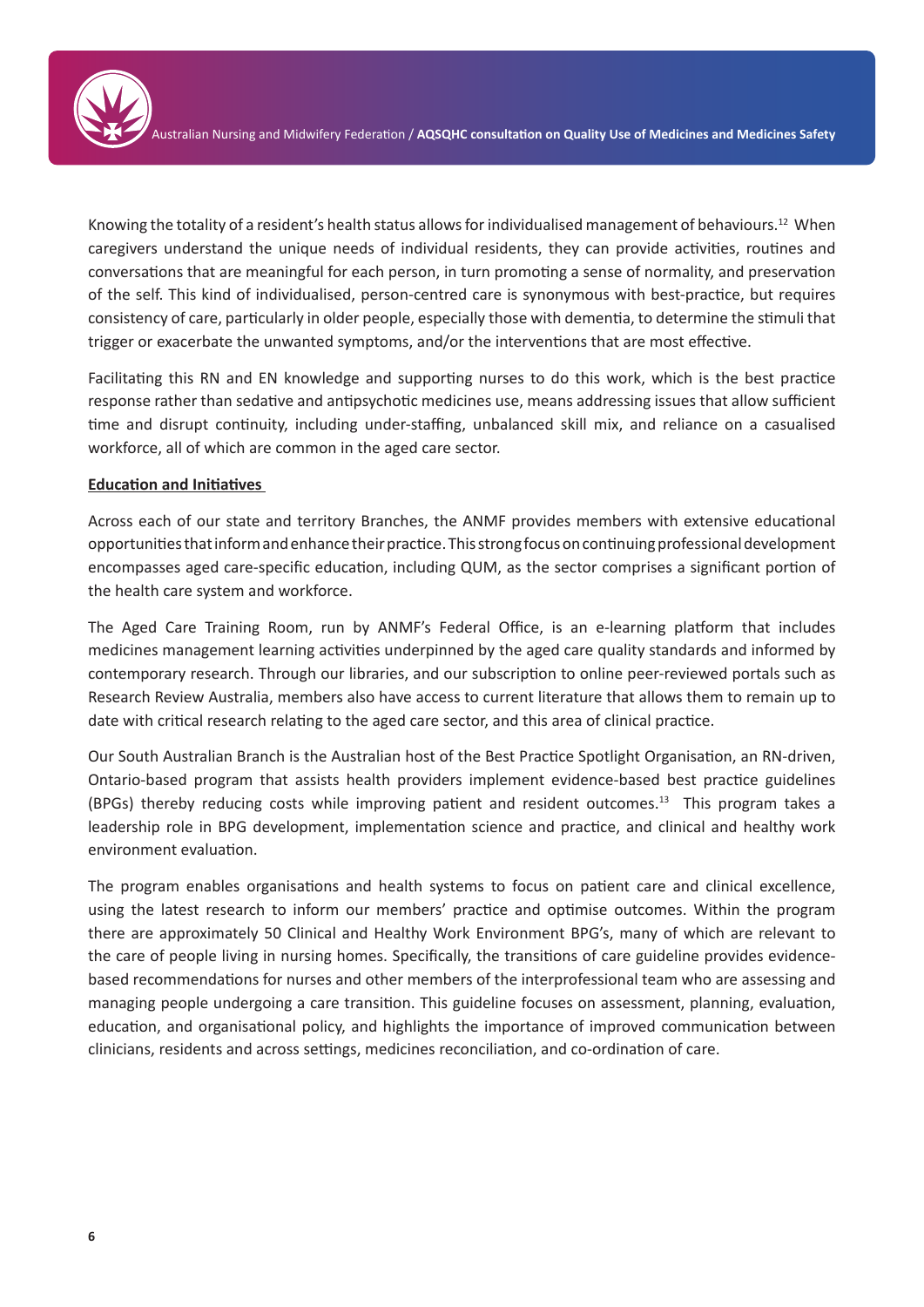

## **Question 2:**

#### **What are the system wide challenges that need to be addressed?**

Medicines management is a complex process with potential for error at every stage from pre-prescription assessment to medicines administration and evaluation. The risk of error is multi-faceted and increases with: the number of medicines prescribed; the number of conditions being treated; the age of the person; their frailty; lack of continuity of medical and nursing care; the use of pre-packaged dose administration aids (DAAs); the number of medicines prepared at each medication time; the number of times a nurse is interrupted while preparing medicines; if medicines are inappropriately crushed or dissolved; if there is difficulty identifying the person who is prescribed the medicines; if the person is not assessed prior to being given the medicines; and if they have any swallowing or digestive difficulties. 

Medicines administration in nursing homes is the responsibility of the supervising RN. Yet, despite the high risk of error and resulting harm, medicines administration by RNs is the exception rather than the norm in the majority of nursing homes in Australia. Over the past two decades the number of nurses employed in nursing homes has fallen, with the majority of the aged care workforce made up of unregulated care workers (however titled). While key in providing personal care to residents, these unregulated workers are not educated to administer medicines or legally permitted to do so but are increasingly delegated the role of medicines administration to residents from pharmacy pre-prepared DAAs.

This increasing trend of transferring the provision of nursing care activities, including but not limited to medicines management, from RNs and ENs to these workers is deeply concerning. While this may seem like a more economical option, that perspective accounts only for the task of medicines administration, and takes no account of the essential observational expertise, clinical skill, and theoretical knowledge required for safe, competent, appropriate medicines administration, specifically when working in nursing homes where (given people's complex co-morbidities) the incidence of polypharmacy is high. Directing unqualified care workers to undertake medicines administration, often under the guise of assisting residents (regardless of their degree of dependence or clinical condition) places the health of older people receiving aged care services, unregulated workers, and the RNs who are legally accountable for supervising care, at risk.

Providing individualised, competent care to frail, medically compromised people with multiple co-morbidities and, often, concomitant, cognitive and/or mental health challenges requires experience and expertise. To ensure that people receive safe, quality care, minimum standards of practice must be in place and appropriate regulation is required to reduce the potential for harm for the vulnerable people in nursing homes.

#### **Adequate staffing during high risk transitions of care**

Nurses have an essential role in ensuring medicines summaries are current and correct to provide an accurate baseline for assessment and prescribing when residents' transition between health services. To address potential errors occurring during transitions of care, all health services should have admission and discharge procedures in place, inclusive of safe care and quality outcomes. These processes should be aimed at improving communication, handover and follow up for continuity of care of an individual when transferred between services.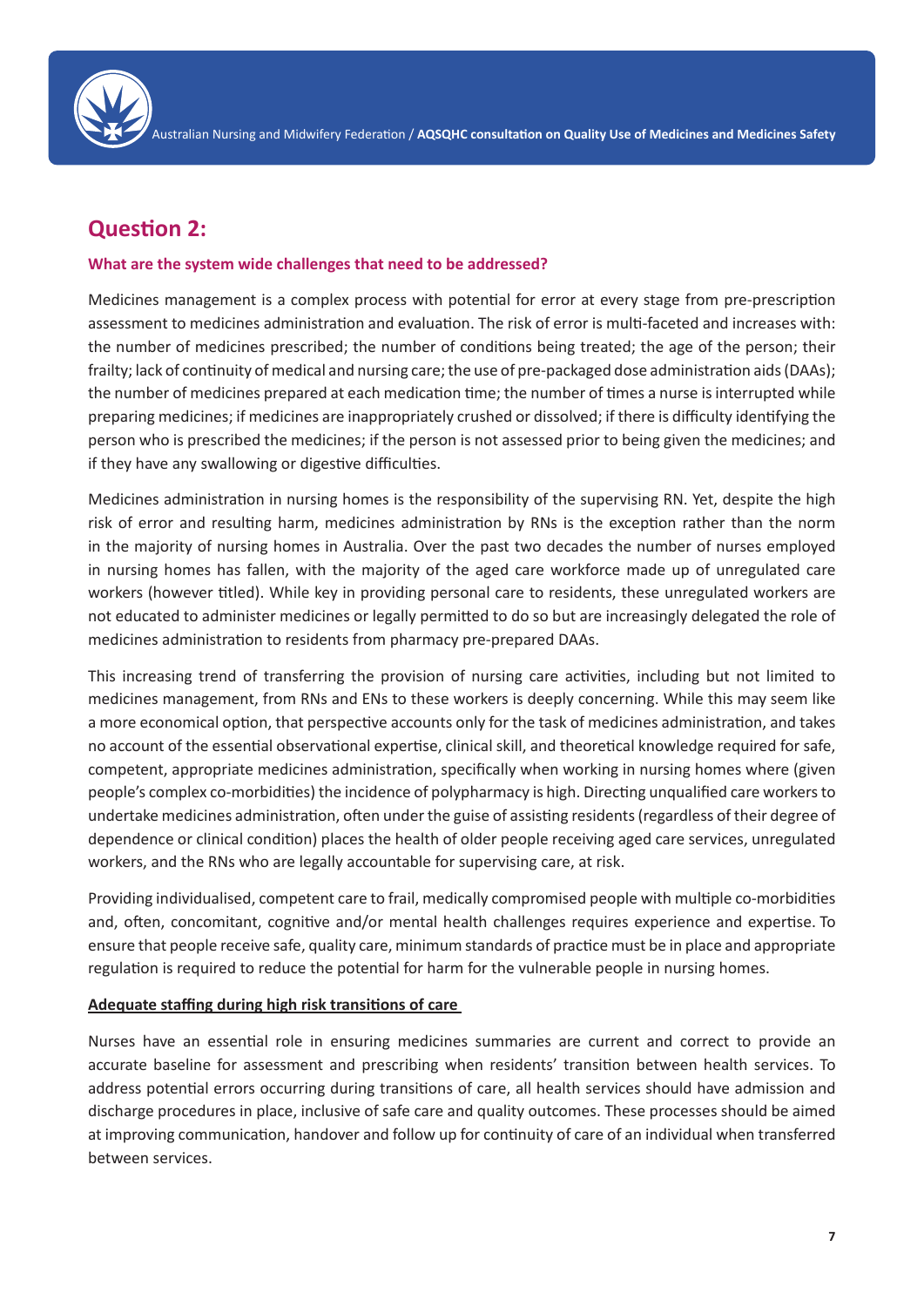

Communication gaps can result in a range of medicines errors including administration of ceased medicines, failure to administer newly prescribed medicines, difficulty differentiating or accessing medicines (particularly where they are primarily or solely provided in DAAs), and missed or significantly delayed doses.

Barriers that contribute to a lack of adequate processes during transitions of care include nursing home staffing levels and skill mix that are too low to allow for quality care provision. In many nursing homes, one RN is often responsible for overseeing the care of dozens of medically complex, vulnerable residents; a member survey revealed that in some facilities that number may be as high as 164 residents.<sup>14</sup> These work-load demands can prevent RNs having adequate time to attend to the comprehensive documentation required for effective handover to the health care service, leading to inadequate communication and, subsequently, adverse events during care transitions.

The ANMF has long campaigned for mandated legislated staff ratios to ensure the right number and skill mix of staff, in order to provide timely, quality care that meets the assessed care needs of every person receiving aged care services.

## **Question 3:**

#### **What are the gaps in current processes that inhibit achieving positive patient outcomes/best practice?**

The transition from home to a nursing home should be an opportunity to assess and review the person's goals of treatment – what is important to them, what are their priorities, what activities give them pleasure, and what constitutes their idea of a satisfactory quality of life. Person-centred care means the answers to these questions should form the framework of their individualised plan of care. Part of this process should include a thorough review of their medicines, with the aim of discontinuing or changing any medicines that do not directly provide a beneficial pharmacological effect to the person's health and wellbeing.

De-prescribing should also be a part of shifting treatment goals when recipients of aged care services are transferred to or from a health service, following any significant clinical change (such as diagnosis of a lifelimiting condition, including dementia), or when they enter the terminal stages of an illness, as de-prescribing may reduce adverse effects and thus improve the person's quality of life.

While receiving palliative care services is not always necessary, care that is informed by a philosophy of prioritising quality of life over length of life or cure will mean fewer medicines, fewer side effects and interactions, and fewer transfers to health care facilities, which are often disruptive and distressing for residents.

To successfully determine and act on the person's priorities takes time, patience, and skilled communication, all of which requires having the right number and mix of staff to achieve.

As pharmacists are rarely available onsite, and doctors (including GPs) visit facilities as needed for specific issues, NPs can make a significant contribution to the health and welfare of nursing home residents and their medicines management. By decreasing the incidence of polypharmacy through reviewing medicine regimes and de-prescribing, the potential for medicines related errors and the adverse effects is reduced.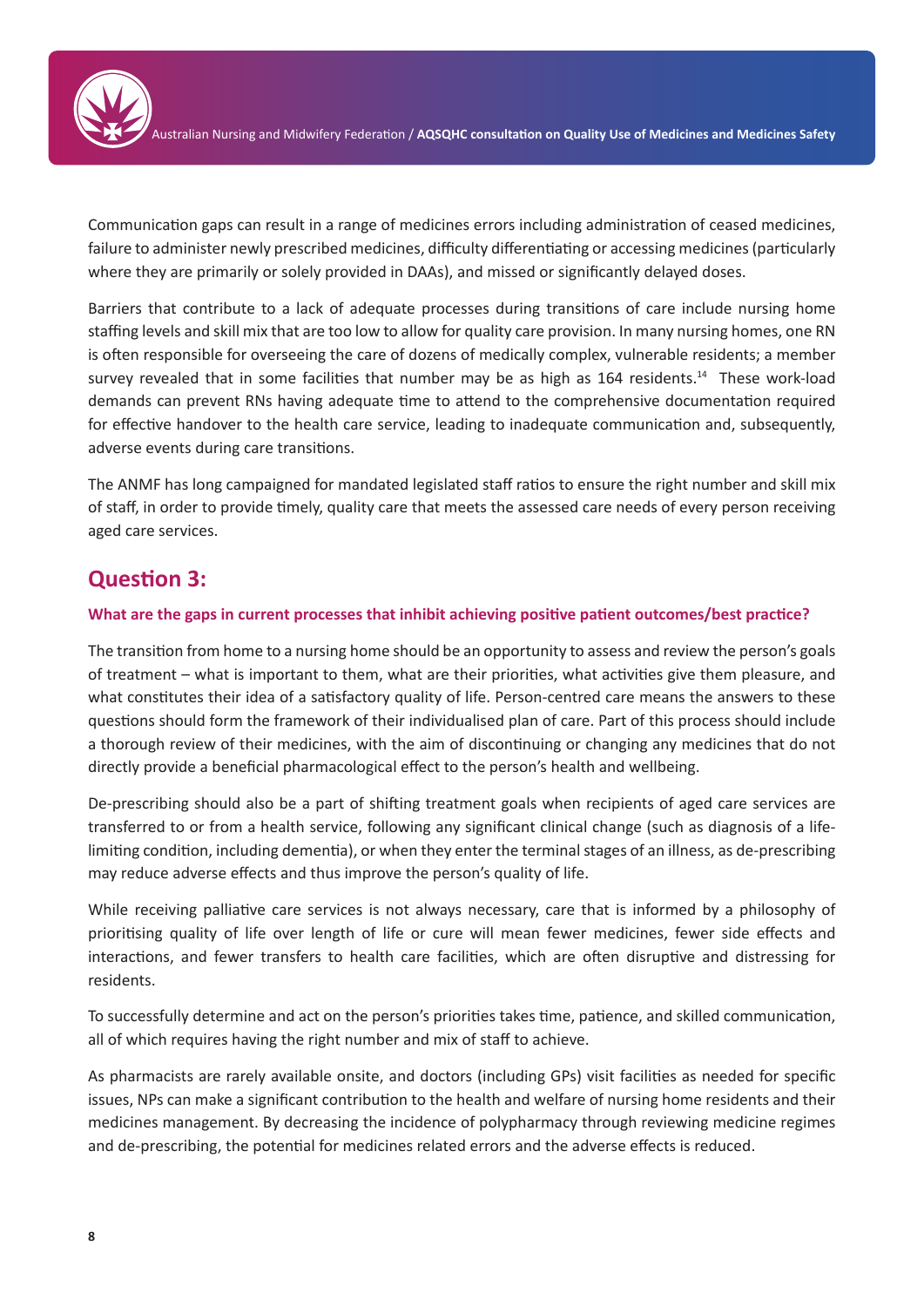

### **Question 4:**

#### **How should we monitor progress towards quality and safe use of medicines in hospital patients who are residents in aged care facilities?**

The ANMF believes that both health and aged care should have universal standards to address the issues associated with quality use of medicines whilst supporting a safe, sustainable aged care sector. Currently, there is a lack of consistency between health care settings and nursing homes, as the latter is no longer categorised as comprising part of the former.

Progress should be directed to regulatory alignment that bridges the gap between the National Safety and Quality Health Service (NSQHS) Standards and Aged Care Quality Standards. While there has recently been work that achieves this goal for organisations that deliver care across both sectors (the NSQHS Standards Multi-Purpose Services Aged Care Module), that does not resolve the problem for residents who transition from nursing homes to health care facilities, and vice versa. Bringing aged care back under the health care umbrella would allow for clinical governance continuity that reduces errors related to care transitions, and ensures that older people receive quality, individualised care wherever they are, and best-practice QUM, optimising residents' care and wellbeing.

Progress can be assessed through gathering statistics on clinical outcomes such as: rates of polypharmacy on admission to, and discharge from, hospital; the incidence of medicines-related side effects, interactions, and adverse reactions in presentations and admissions to acute care facilities; and improved efficacy of medicines reconciliation through regular auditing. This should extend to nursing homes, as pharmaceutical auditing will identify deficits in medicines management, continuity during transitions of care, and encourage ongoing review of individualised medicines management plans.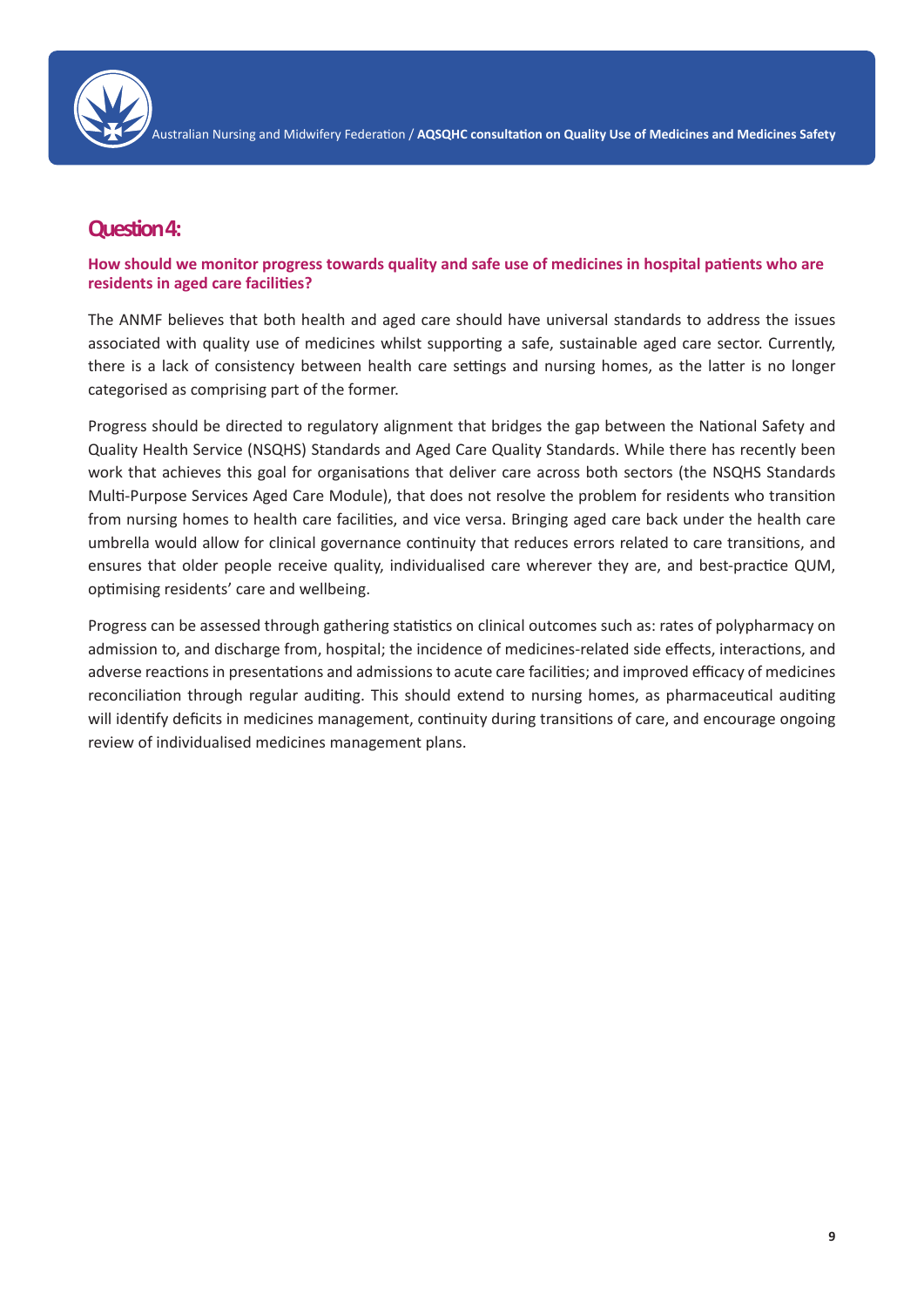

## **CONCLUSION**

Thank you for this opportunity to provide feedback on this discussion paper on behalf of our members. The ANMF is committed to people in Australia receiving timely, quality, individualised, person-centred nursing and midwifery care regardless of the setting in which this is delivered. A key component of ensuring that those in our care have the best outcomes from QUM. As there are multiple opportunities for errors at every stage of medicines management, any comprehensive improvement of QUM should utilise strategies that address each stage, from assessment to regular review.

As described in this response, the ANMF argues that these strategies must include consistency in standards, which will reduce some of the medicines-related issues that occur during transitions of care. Increasing the contribution of NPs will reduce inconsistencies in documentation during transitions of care, and acknowledge their capacity to review and prescribe medicines which allows for adjustments that are contemporaneous with clinical changes. Most importantly, nurses need the time to assess residents, dispense medicines without interruption, safely delegate administration to appropriately qualified nurses when they are not required or able to administer the medicines themselves, and evaluate the effects of interventions (including medicines) of each resident's clinical condition. RNs and ENs perform these steps, within their scopes of practice, in every other care setting – older people deserve no less, but without the introduction of mandated minimum staffing numbers and skill mix, these vital steps to ensure QUM and medicines safety in nursing homes cannot be taken.